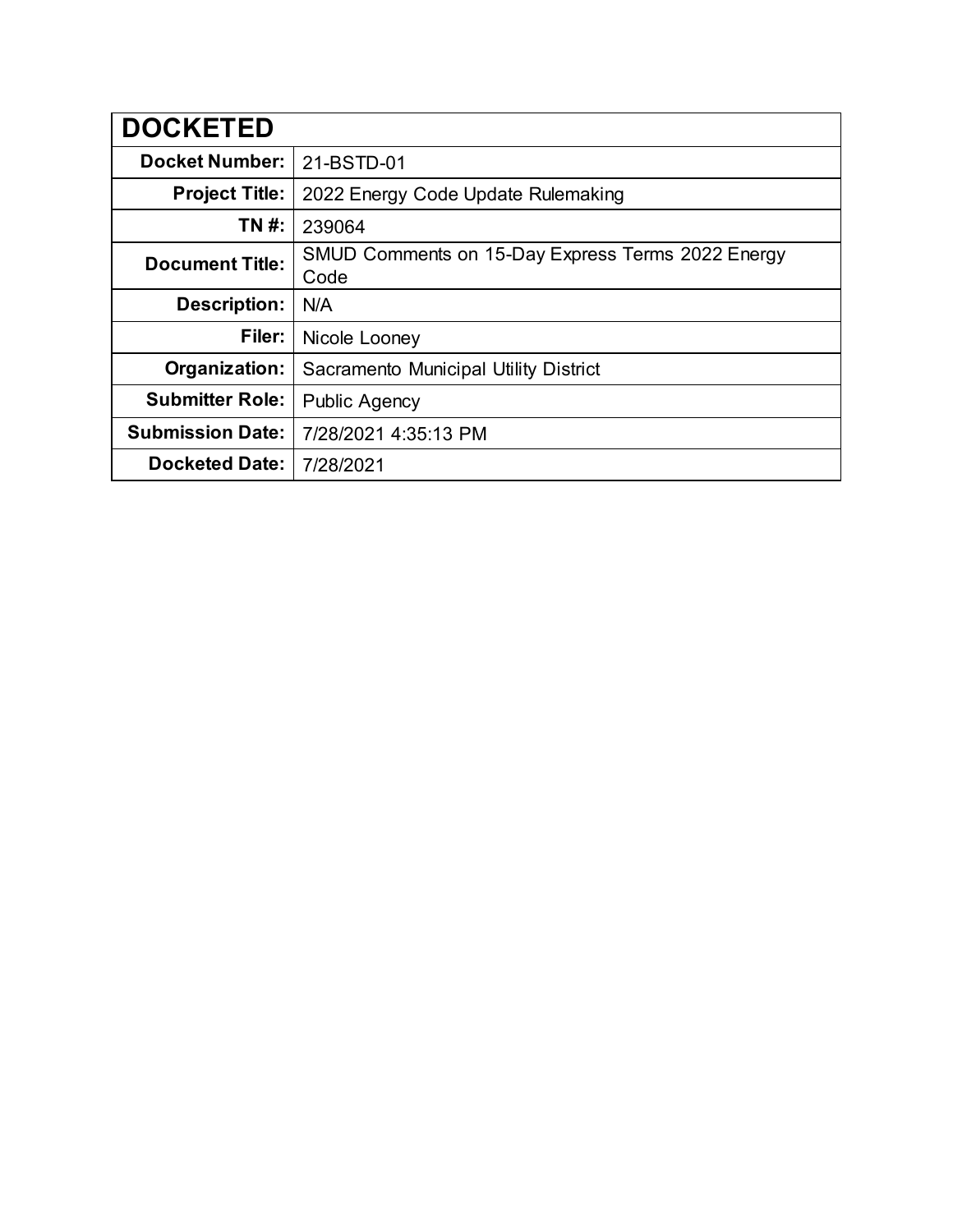#### **STATE OF CALIFORNIA BEFORE THE CALIFORNIA ENERGY COMMISSION**

) ) ) ) ) ) ) )

**In the matter of:**

*2022 Energy Code Update Rulemaking*

Docket No. 21-BSTD-01

SMUD Comments on 15-Day Express Terms 2022 Energy Code, Title 24 Parts 1 and 6

July 28, 2021

## **COMMENTS OF SACRAMENTO MUNICIPAL UTILITY DISTRICT ON 15-DAY EXPRESS TERMS 2022 ENERGY CODE, TITLE 24 PARTS 1 AND 6**

The Sacramento Municipal Utility District ("SMUD") respectfully submits the following comments to the California Energy Commission ("CEC") regarding the 15-Day Express Terms 2022 Energy Code, Title 24 Parts 1 and 6 ("2022 Express Terms").

## **SMUD Supports Strong Building Decarbonization Standards**

SMUD appreciates the CEC's leadership in prioritizing decarbonization in the 2022 Energy Code. We encourage the swift implementation of known strategies that reduce greenhouse gas (GHG) emissions from fossil fuels and refrigerants to combat the climate change crisis. Electrification of most energy end uses is critical for California to achieve its landmark 2030 and 2045 carbon reduction goals. Moving to an all-electric baseline will provide greater access for equity communities to clean energy and energy efficiency to reduce overall utility costs. Building electrification combined with clean electricity is a key component to meeting the state's emissions and air pollution goals. Building electrification also has a lower first cost than gas construction and is cost-effective for consumers.<sup>[1](#page-1-0)</sup> SMUD joins the dozens of fellow stakeholders who have advocated throughout this rulemaking for strong building decarbonization standards, including an all-electric baseline.

#### **SMUD Recommends Revisions to Section 10-115 (Community Solar) and Cautions Against Overly Prescriptive Regulations**

The Energy Code allows Californians to satisfy the Code's on-site PV requirements by participating in a Commission-approved community solar program. At present, SMUD operates the only Commission-approved program in the state—its Neighborhood SolarShares program.

<span id="page-1-0"></span><sup>1</sup> Rocky Mountain Institute [\(https://rmi.org/insight/the-economics-of-electrifying-buildings/;](https://rmi.org/insight/the-economics-of-electrifying-buildings/) [https://www.greenbiz.com/article/yes-clean-electric-buildings-can-reduce-emissions-and-save-money](https://www.greenbiz.com/article/yes-clean-electric-buildings-can-reduce-emissions-and-save-money-new-construction)[new-construction\)](https://www.greenbiz.com/article/yes-clean-electric-buildings-can-reduce-emissions-and-save-money-new-construction)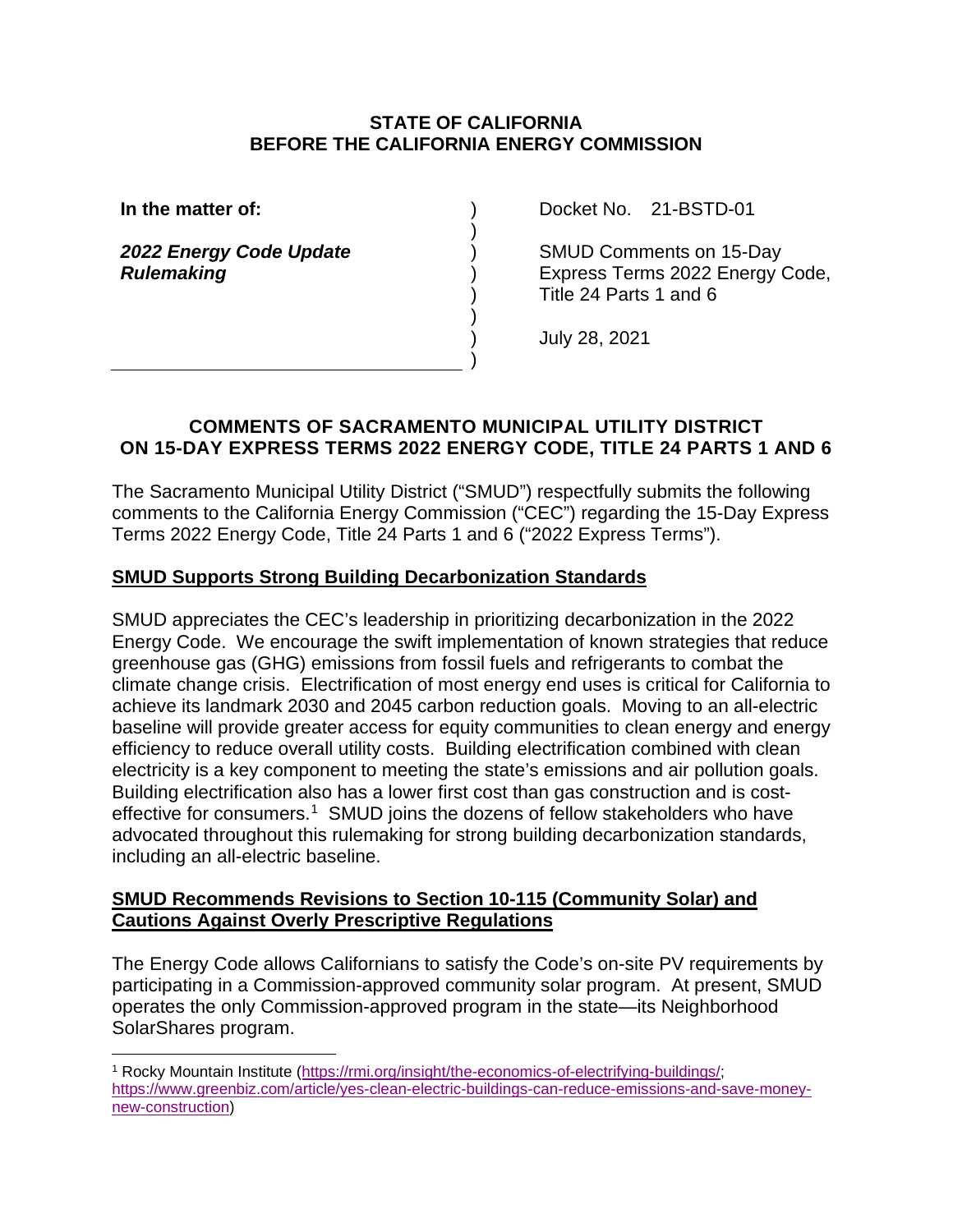SMUD Comments on 15-Day Express Docket No. 21-BSTD-01 Terms 2022 Energy Code Title 24 Parts 1 and 6

Indeed, many of the proposed revisions set forth in the 15-day language mirror elements of SMUD's program design.

Community solar provides an important and valuable compliance option for prospective homeowners, builders, and others. SMUD encourages the Commission to prioritize flexibility in program design to ensure future administrators are interested and able to participate in this market.<sup>[2](#page-2-0)</sup> As noted during the February, 20 2020 business meeting in which SMUD's Neighborhood SolarShares application was considered and approved, the Commission would welcome administrator applications that reflect diverse, smaller, more localized programs with different business ownership and compensation models.[3](#page-2-1) And, as the Commissioners also noted during that meeting, elements of program design may be best suited to local administrators--rather than state policy and regulatory bodies such as the Energy Commission.[4](#page-2-2)

SMUD supports and agrees with these sentiments. To that end, while the mandates set forth in the proposed regulations may be workable for SMUD, and while SMUD has been generally supportive of staff's proposed revisions to section 10-11[5](#page-2-3),<sup>5</sup> we caution that overly prescriptive requirements may dissuade or even effectively prohibit other administrators from creating new Title 24 community solar programs in California. Indeed, nearly three years after the 2019 Energy Code was adopted, SMUD remains the sole community solar administrator in the state. SMUD encourages the Commission to adopt flexible regulations to enable that to change.

With that, SMUD offers the following specific comments and proposed revisions to Section 10-115.

[\(https://efiling.energy.ca.gov/GetDocument.aspx?tn=237100&DocumentContentId=70295\)](https://efiling.energy.ca.gov/GetDocument.aspx?tn=237100&DocumentContentId=70295)

<span id="page-2-1"></span>3(h[ttps://efiling.energy.ca.gov/getdocument.aspx?tn=232313\)](https://efiling.energy.ca.gov/getdocument.aspx?tn=232313) Commissioner McAllister p. 209, lines 3-17. [\(https://efiling.energy.ca.gov/getdocument.aspx?tn=232313\)](https://efiling.energy.ca.gov/getdocument.aspx?tn=232313)

<span id="page-2-0"></span>[<sup>2</sup>SMUD Comments on 45-Day Express Terms](https://efiling.energy.ca.gov/GetDocument.aspx?tn=238339&DocumentContentId=71639) (June 21, 2021).

[<sup>\(</sup>https://efiling.energy.ca.gov/GetDocument.aspx?tn=238339&DocumentContentId=71639\)](https://efiling.energy.ca.gov/GetDocument.aspx?tn=238339&DocumentContentId=71639) [Coalition for Community Solar Access Comments on 45-Day Express Terms \(](https://efiling.energy.ca.gov/GetDocument.aspx?tn=238392&DocumentContentId=71700)June 21, 2021) [\(https://efiling.energy.ca.gov/GetDocument.aspx?tn=238392&DocumentContentId=71700\)](https://efiling.energy.ca.gov/GetDocument.aspx?tn=238392&DocumentContentId=71700)

[California Municipal Utilities Association Comments on 45-Day Express Terms \(](https://efiling.energy.ca.gov/GetDocument.aspx?tn=238371&DocumentContentId=71648)June 21,

<sup>2021).</sup>[\(https://efiling.energy.ca.gov/GetDocument.aspx?tn=238371&DocumentContentId=71648\)](https://efiling.energy.ca.gov/GetDocument.aspx?tn=238371&DocumentContentId=71648)

[PG&E Comments on Energy Code Pre-Rulemaking 03.10.21](https://urldefense.proofpoint.com/v2/url?u=https-3A__efiling.energy.ca.gov_GetDocument.aspx-3Ftn-3D237100-26DocumentContentId-3D70295&d=DwMGaQ&c=Ko5vnWWlemq1VcwTIpbf0g&r=L7oTx281jXz-eC1sD9hynlw_UyewHtiQY_0phdhiza0&m=wyV39MkqhBhmnB2rIFPl1VuYLujM7eYnE-rkklgvhR0&s=VsCqLehPkEuZB2e8D-oSuFrUCfBvKHEvcxrgtcGbVQ0&e=) (March 19, 2021).

<span id="page-2-2"></span><sup>4</sup>Commissioner Douglas: pg. 216, line 21 through pg. 217, line 5. Commissioner McAllister: pg. 210, lines 4-9. [\(https://efiling.energy.ca.gov/getdocument.aspx?tn=232313\)](https://efiling.energy.ca.gov/getdocument.aspx?tn=232313)

<span id="page-2-3"></span><sup>5</sup>[SMUD Comments on 45-Day Express Terms](https://efiling.energy.ca.gov/GetDocument.aspx?tn=238339&DocumentContentId=71639) (June 21, 2021).

[<sup>\(</sup>https://efiling.energy.ca.gov/GetDocument.aspx?tn=238339&DocumentContentId=71639\)](https://efiling.energy.ca.gov/GetDocument.aspx?tn=238339&DocumentContentId=71639)

SMUD Comments on Pre-Rulemaking Express Terms for 2022 Update to Energy Code (March 9, 2021).

[<sup>\(</sup>https://efiling.energy.ca.gov/GetDocument.aspx?tn=237060&DocumentContentId=70238\)](https://efiling.energy.ca.gov/GetDocument.aspx?tn=237060&DocumentContentId=70238)

SMUD Comments Re 2022 Energy Code Solar PV & HP Baselines (December 23, 2020) [\(https://efiling.energy.ca.gov/GetDocument.aspx?tn=236132&DocumentContentId=69129\)](https://efiling.energy.ca.gov/GetDocument.aspx?tn=236132&DocumentContentId=69129)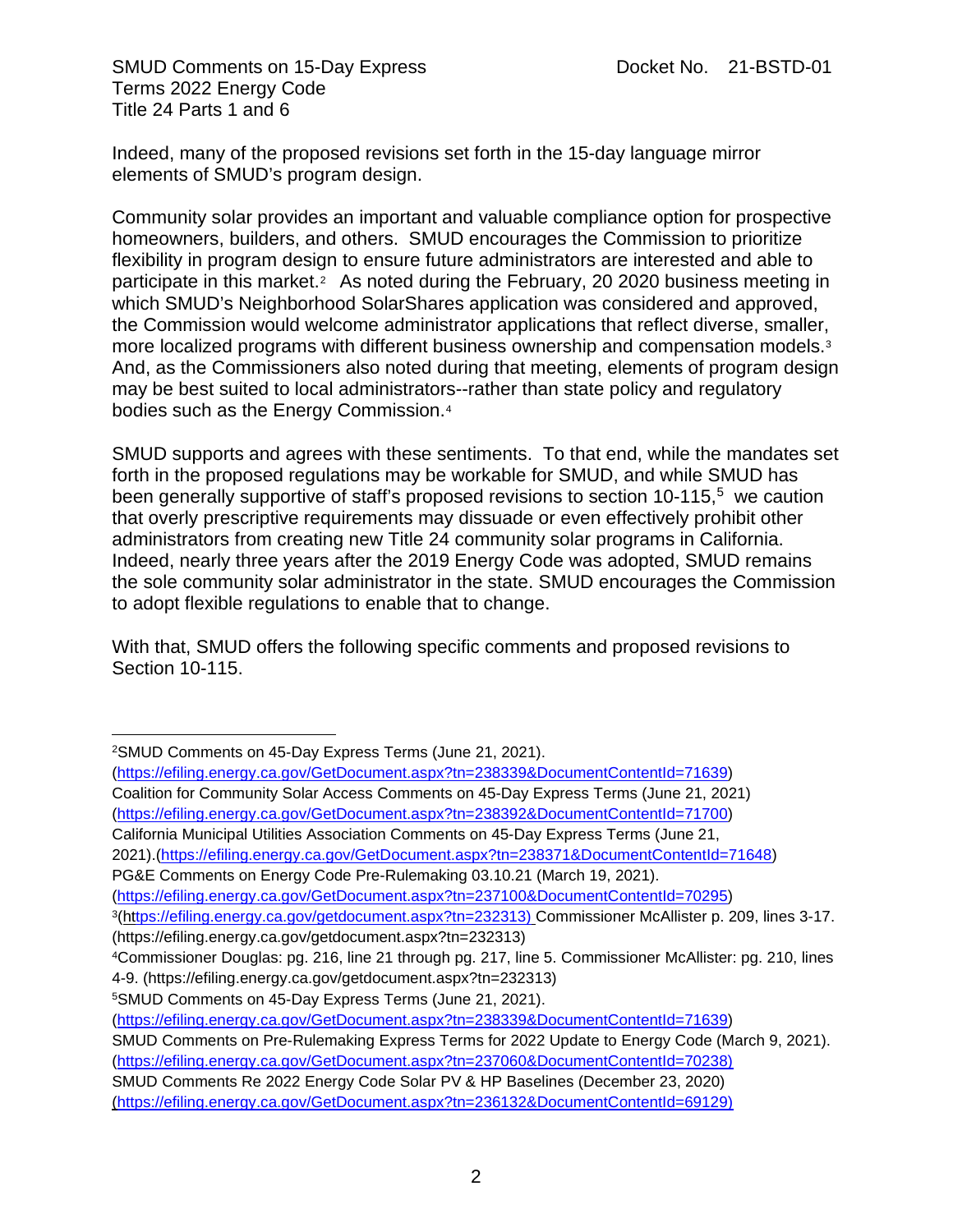#### **Discussion**

#### **1. Section 10-115(a)(4)(C) Compliance Documentation**

The proposed revisions to this section would require community solar administrators to maintain records of "compliance documentation" that identifies the "requirements for the on-site solar electric generation system and/or battery storage system to comply with the standards in effect at the time the builder applied for the original building permit, and which establishes participants' obligations to meet the Opt-Out Requirements." It also requires administrators to provide this documentation to building owners upon request, and upon notification of title transfer, and to any building owner who requests to opt-out.

SMUD recommends revising this section to better reflect realities of program administration and to allow for more flexibility in program design.

First, instead of requiring administrators to house records of "compliance documentation," SMUD recommends requiring administrators to maintain *information* relating to compliance—specifically, system sizing information. This is the information customers will need if they decide to opt-out. By requiring administrators to record and retain *information* rather than *documentation*, administrators need not build information systems to scan and house legacy records. This is a more efficient and cost-effective way of achieving the same end.

Second, SMUD recommends simplifying the notice requirements and requiring provision of information to customers only upon request. This revision would better reflect the realities of program administration—community solar administrators will not necessarily know when title transfers. For example, many SMUD customers are tenants. In those cases, title to a property may change, but the tenant-customer will remain the same. If SMUD were to provide opt-out information to the tenant-customer, it could confuse that customer, who would not have the right to opt-out. Moreover, information regarding a building owner's right to opt-out will be provided at the time of title transfer, pursuant to section 10-115(a)(4)(B)(i), and thus this additional requirement is duplicative. SMUD recommends that the regulation leave customer service issues such as this to the expertise and discretion of the community solar administrator.

In consideration of the above, SMUD suggests striking the proposed revisions to Section 10-115(a)(4)(C) and replacing that Section with the following text:

**C. Documentation of System Size.** The Administrator shall record and maintain information relating to the size of the on-site solar electric generation system the building owner would have been required to install in order to comply with the standards in effect at the time of enrollment in the community solar program. The Administrator shall provide such information to the participating building owner upon request.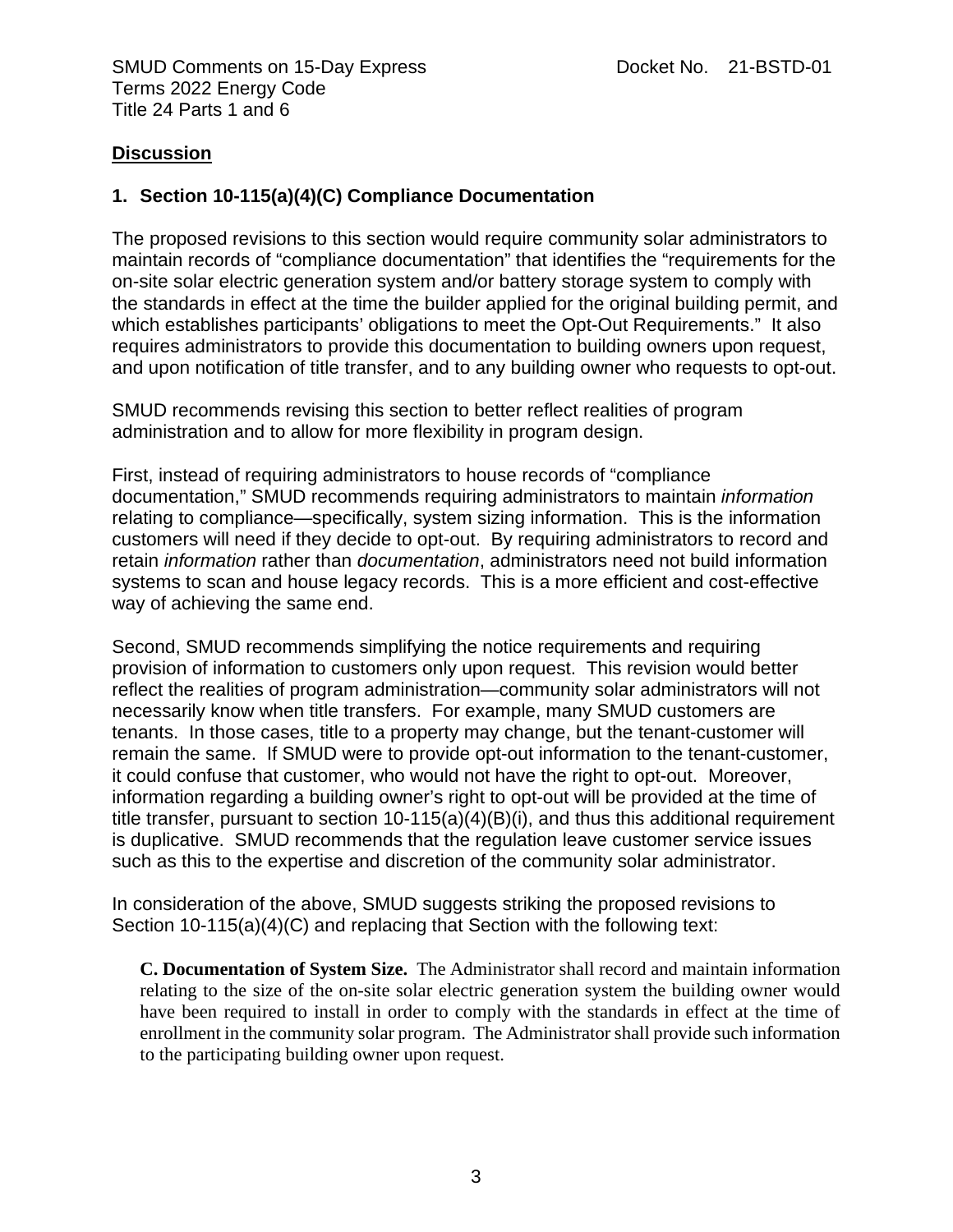# **2. Section 10-115(4)(B) and 10-115(a)(4)(D): Building Owner Opt-Out**

## **a. SMUD does not oppose an opt-out provision but is concerned it will discourage new entrants.**

As SMUD has previously noted, we support staff's stated intent to "enhance the viability of community-scale projects as an alternative to on-site installation of renewable energy and energy storage systems."<sup>[6](#page-4-0)</sup> In furtherance of that goal, we join others<sup>[7](#page-4-1)</sup> in recommending that staff consider the potential implications of imposing an opt-out requirement on program administrators.

Planning for and developing new community solar facilities and programs requires a significant investment of time, resources, and money. Contracts with program participants encourage and protect those investments. A large utility may have the ability to balance and repurpose utility scale resources without significant risk of stranding new community solar assets. However, allowing a customer to cancel a contract or to "opt out" at their convenience could discourage new solar developers and administrators—especially smaller, non-utility administrators—from entering the market.

#### **b. Participant opt-out should be conditioned on compliance with the current Energy Code, rather than obsolete, vintage versions of the Code.**

As written, the proposed revisions in  $10-115(a)(4)(B)$  would require, prior to opt-out, that a participant install an onsite solar generation system that complies with an obsolete version of the Energy Code. For example, a participant who joins SMUD's program next year, but ultimately decides to opt out in 2040, would have to install a system that satisfies Code requirements from 2022—requirements that will then have been out of date for nearly two decades. This is problematic from both a policy and an operational perspective. As a matter of policy, current codes reflect, among other things, current environmental concerns, markets and technology, policy priorities, and economics, which, when taken together, help inform the thoughtful triennial revisions to the Energy Code. Requiring compliance with an outdated code simply fails to serve any current or future state policy goals.

From an operational perspective, requiring compliance with vintage codes creates significant hurdles for building owners and administrators and could generate confusion among customers, on-site solar installers, and building officials. From an administrator's perspective, it complicates the opt-out process and requires otherwise unnecessary

<span id="page-4-1"></span><sup>7</sup> PG&E, Comments Re: 2022 Building Energy Efficiency Standards (Title 24, Part 6), Pre-Rulemaking Docket 19-BSTD-03 (March 10, 2021).

<span id="page-4-0"></span><sup>6</sup> Initial Statement of Reasons 2022 Energy Code Proposed Changes, p. 8 (May 6, 2021). [\(https://efiling.energy.ca.gov/GetDocument.aspx?tn=237716&DocumentContentId=70938\)](https://efiling.energy.ca.gov/GetDocument.aspx?tn=237716&DocumentContentId=70938)

[<sup>\(</sup>https://efiling.energy.ca.gov/GetDocument.aspx?tn=237100&DocumentContentId=70295\)](https://efiling.energy.ca.gov/GetDocument.aspx?tn=237100&DocumentContentId=70295)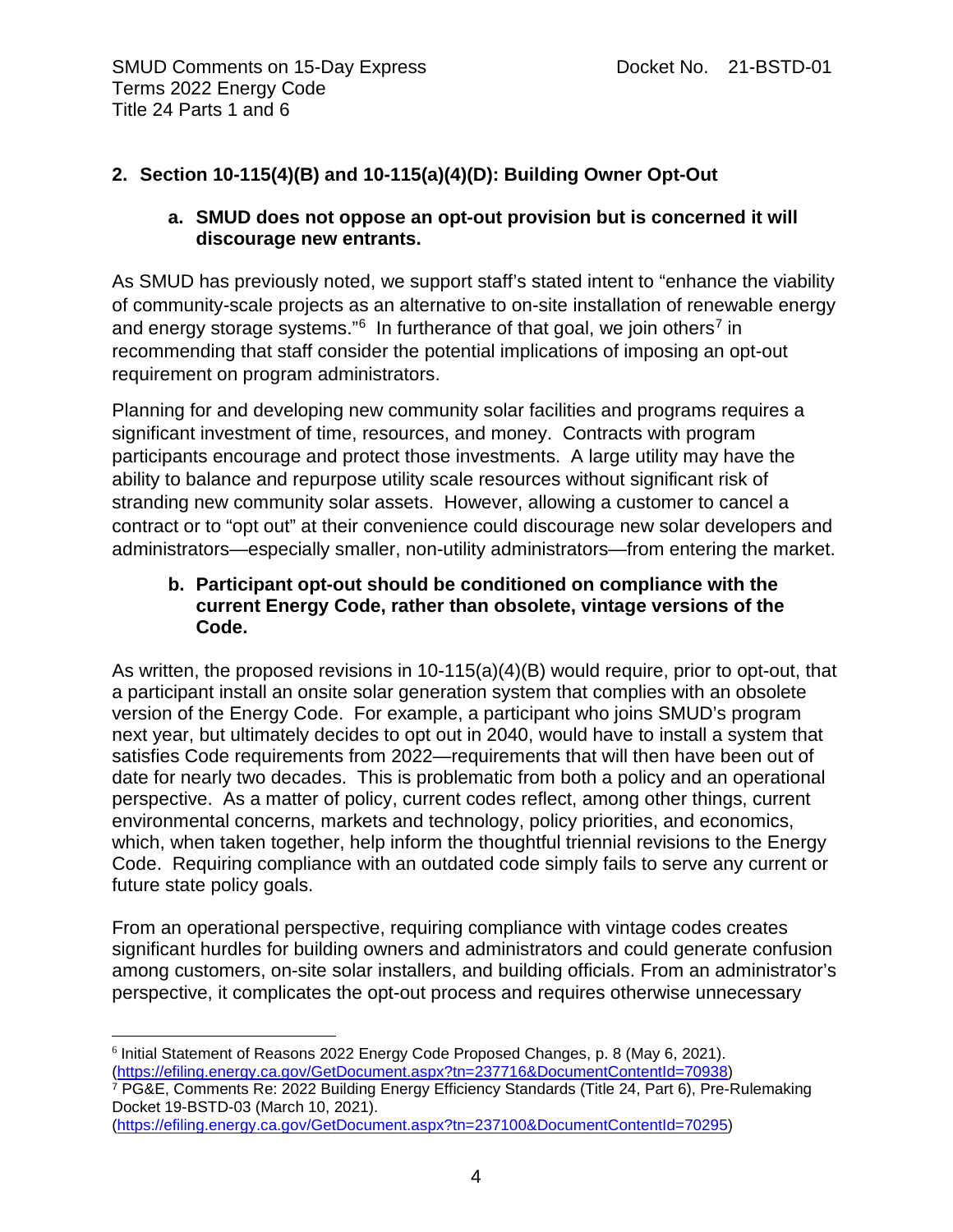SMUD Comments on 15-Day Express Docket No. 21-BSTD-01 Terms 2022 Energy Code Title 24 Parts 1 and 6

document and information management practices.[8](#page-5-0) From a customer's perspective, they might query why they are being held to standards that the state has, in intervening updates to the Energy Code, determined no longer best suit the State's goals or reflect current conditions.

For these reasons, we urge the Commission to consider conditioning opt-out on installation of an onsite system that is compliant with the then-current Energy Code, rather than obsolete versions of the Code that no longer serve the State's objectives.

## **c. Section 10-115(a)(4)(D)(ii): Compliance and Document Retention**

SMUD appreciates clarification that community solar administrators are responsible only for reviewing building owners' opt-out applications and are not the entities responsible for code compliance. As SMUD has previously stated, local building departments have jurisdiction over code enforcement, along with expertise and well-established processes. Community solar program administrators, which may include utilities or other public or private entities, are neither authorized nor equipped to manage compliance obligations and Title 24 code enforcement.

While the 15-day language provides helpful clarification, SMUD recommends striking the following sentence from section 10-115(a)(4)(D)(ii): "*The Administrator shall maintain record of the documentation that demonstrates and confirms the on-site solar generation system met the Opt-Out requirements the remainder of the Participation Period*." This sentence would require administrators to retain records relating to former participants for up to twenty years. In many cases, administrators will have no ongoing relationship with those former participants yet will still bear the burden of record and information management for retention periods that will be unique to each customer (depending on when their Participation Period ends). The customer is the appropriate custodian of these records and this section already requires the administrator to "*provide written confirmation to the building owner whether, based on the Administrator's review of [the customer's] documentation, the on-site solar generation system satisfies the Opt-Out Requirements.*" Accordingly, the proposed obligation on the administrator to maintain records relating to former customers who have opted out potentially decades in the past—is burdensome, unnecessary, and adds little, if any, value.

SMUD also recommends deleting the requirement that an administrator complete its review of opt-out documentation "within 30 days." Because the opt-out process is new to these regulations and no administrator has, to date, processed an opt-out, imposing such an obligation is premature. SMUD will review all opt-out applications quickly and diligently. However, without experience to inform how long that process will take or whether it will vary depending on the customer and the quality of the documentation the customer submits, SMUD recommends against imposing a regulatory deadline.

<span id="page-5-0"></span><sup>&</sup>lt;sup>8</sup> See proposed Sections 10-115(a)(4)(C) and 10-115(a)(4)(D)(ii) and SMUD's comments herein.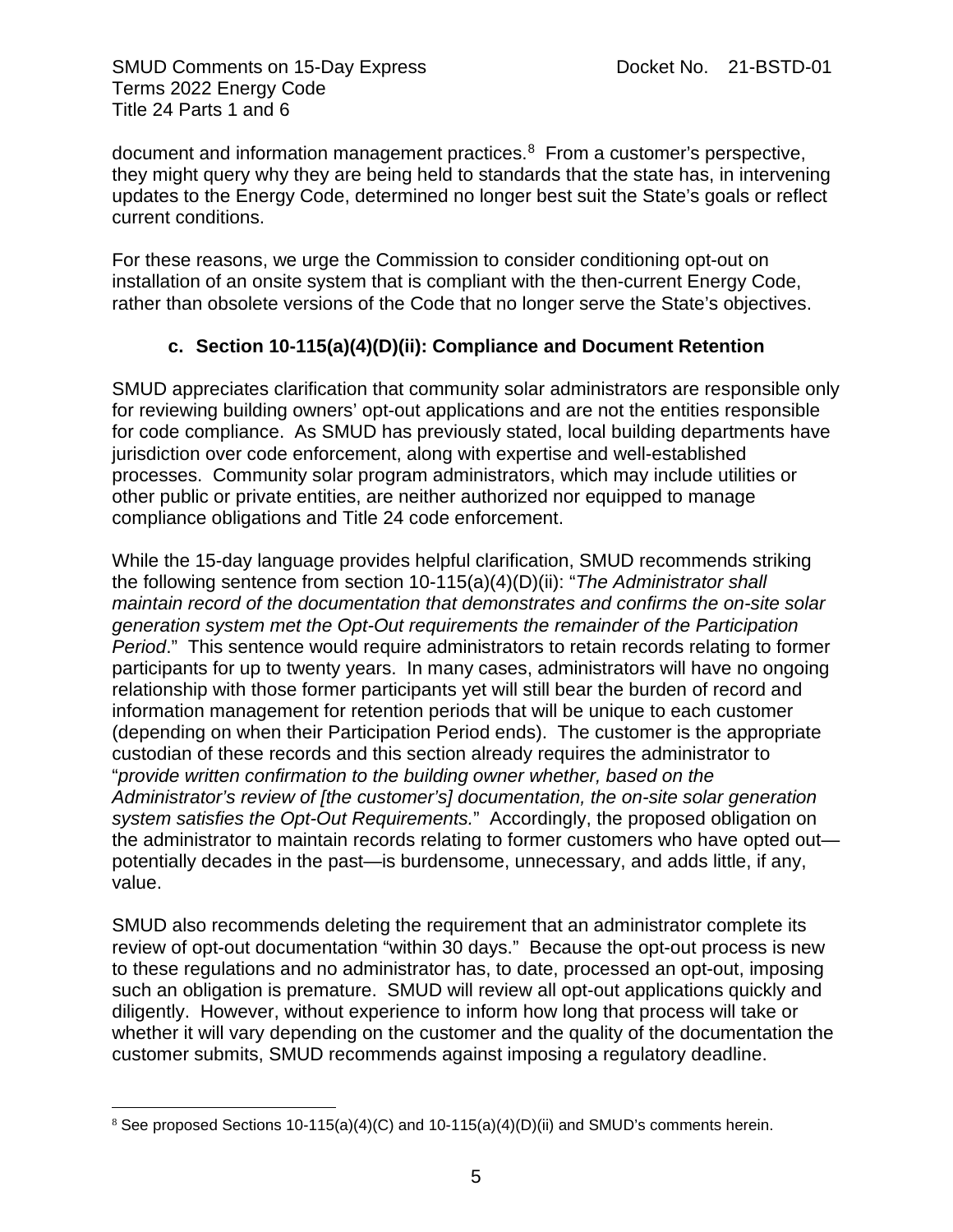# **3. 10-115(a)(6) and 10-115(a)(7): Location and Size**

While SMUD supports reasonable limits on generating resource size and location, SMUD echoes its earlier concerns that (a) with respect to location, the language should be clarified to recognize that a "distribution system" is subject to the design of the specific utility system; and (b) with respect to size, the regulations should be sufficiently flexible to allow projects sized to enable utilities to meet growth in demand. Addressing these concerns will be critical as the on-site solar requirements expand to building types other than single family residential.

## **4. 10-115(a)(8): Original Building Purchaser Choice**

SMUD supports removal of proposed section 10-115(a)(8) Original Building Purchaser Choice and appreciates staff's consideration of stakeholder feedback. As SMUD and others noted in prior comments, inclusion of an opt-out provision obviates the need for the Original Building Purchaser Choice provision. Moreover, requiring a builder to offer the option of installing an on-site solar generation system at the point of purchase would have created significant, costly burdens without corresponding benefits.

# **5. 10-115(c): Executive Director Approval of Revised Applications**

SMUD appreciates revisions to section 10-115(c), which clarify that future changes to the Energy Code will not impact existing program participants or resources. Addressing these concerns will be critical as the on-site solar requirements expand to higher load building types other than single family residential. SMUD also appreciates the additional guidance in this section regarding timelines for review and approval of revised applications, which will assist administrators with planning and preparing to adapt their programs to conform to new regulations.

## **Conclusion**

SMUD strongly supports advancing the 2022 Energy Code by further prioritizing building decarbonization. With the extensive data on climate, gas prices, electricity prices, and state policies in support of building decarbonization, updates to the 2022 Energy Code present a prime opportunity to keep pace with other statewide policies and climate goals.

With respect to community solar, SMUD appreciates Staff's collaboration and thoughtful revisions to section 10-115. We encourage the Commission and Staff to continue to be innovative and forward-thinking as these regulations evolve. Community solar is an important compliance tool that benefits all Californians. We encourage the Commission to continue to inspire customer choice, to create a viable solar program that does not effectively dissuade potential program administrators and consumers from participating in Community solar, and to craft reasonable regulations that do not prohibit new Community solar installations in California.